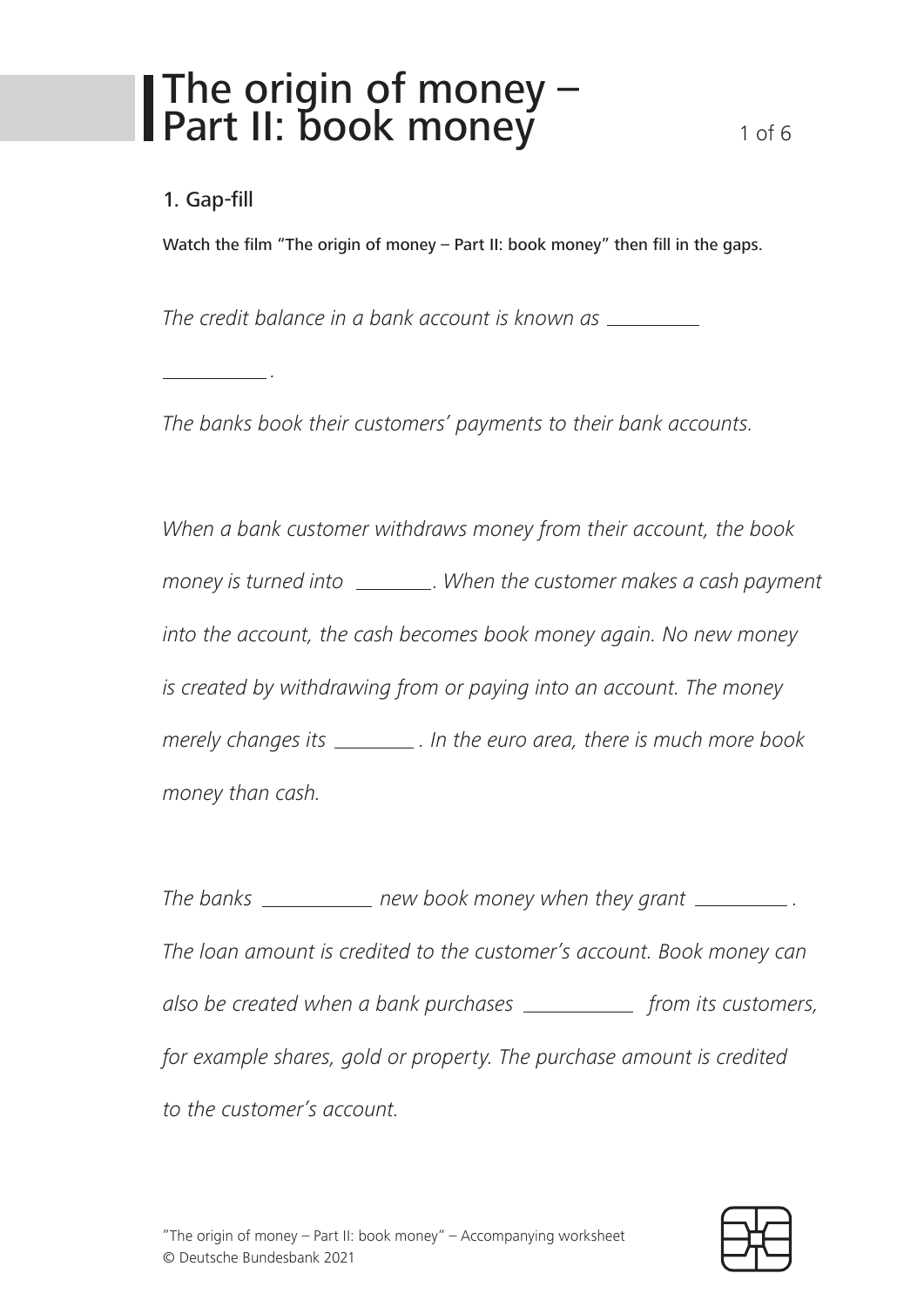# The origin of money – Part II: book money 2 of 6

*Book money is whenever a customer an instalment of their loan or if the bank* \_\_\_\_\_\_\_ *assets to a customer, as the bank withdraws the purchase amount from the customer's credit balance as payment.*

*In short, banks can create book money. The most important factors determining the creation of money are the economy's for loans, the cost of* \_\_\_\_\_\_\_\_\_\_\_\_\_\_\_ *for borrowers and banks, the , banking supervision* 

*regulations and the central bank's .*

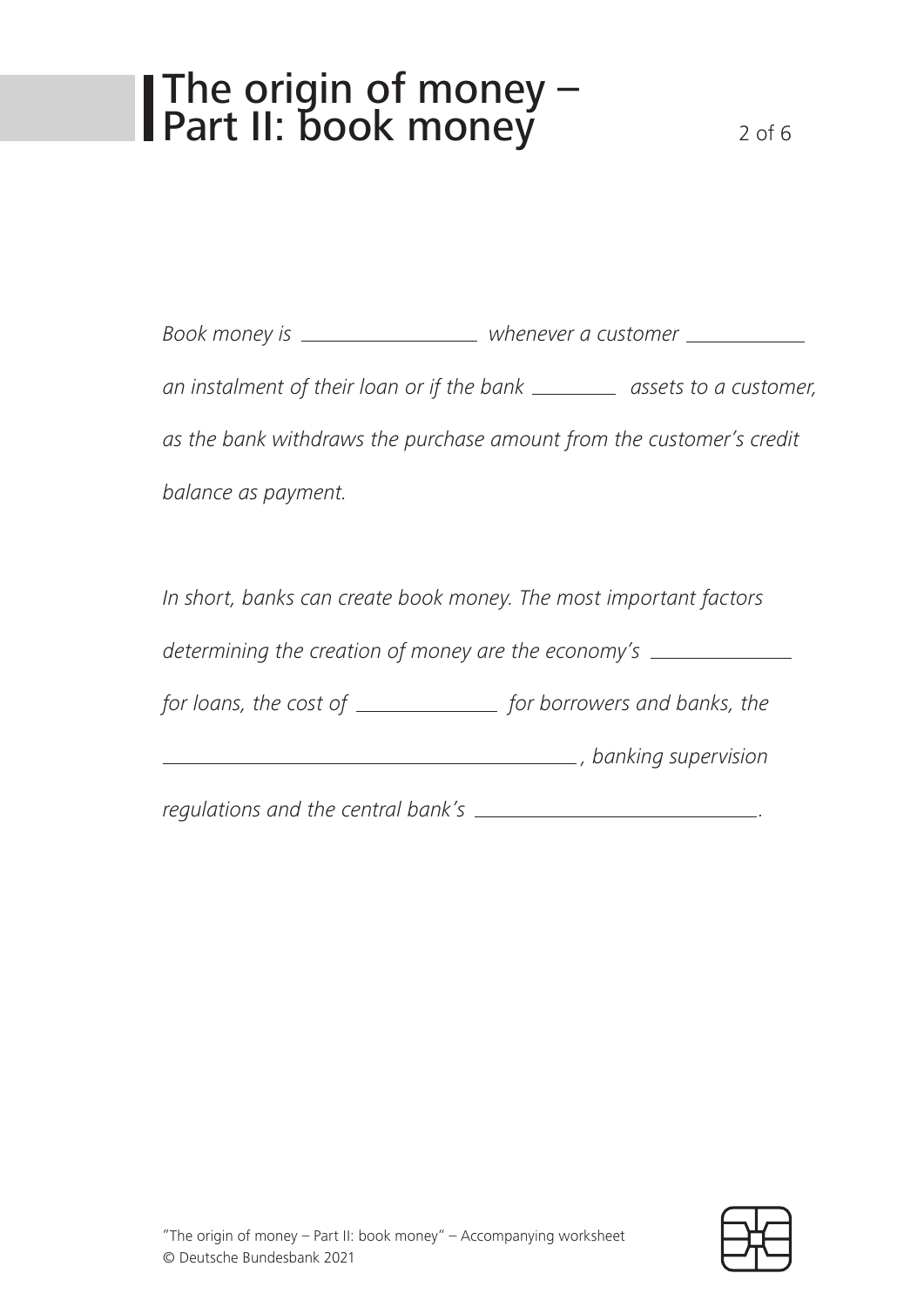## The origin of money – Part II: book money 3 of 6

#### 2. Statements on price stability – what do you think?

Here are some statements on the topic of book money. What's your take on them? Use what you have learnt to write a response to each.

a) When somebody makes a withdrawal from their bank account, new money is created.

b) Book money only gets created when customers pay money into their bank accounts.

c) Book money is destroyed when customers withdraw money from their account.

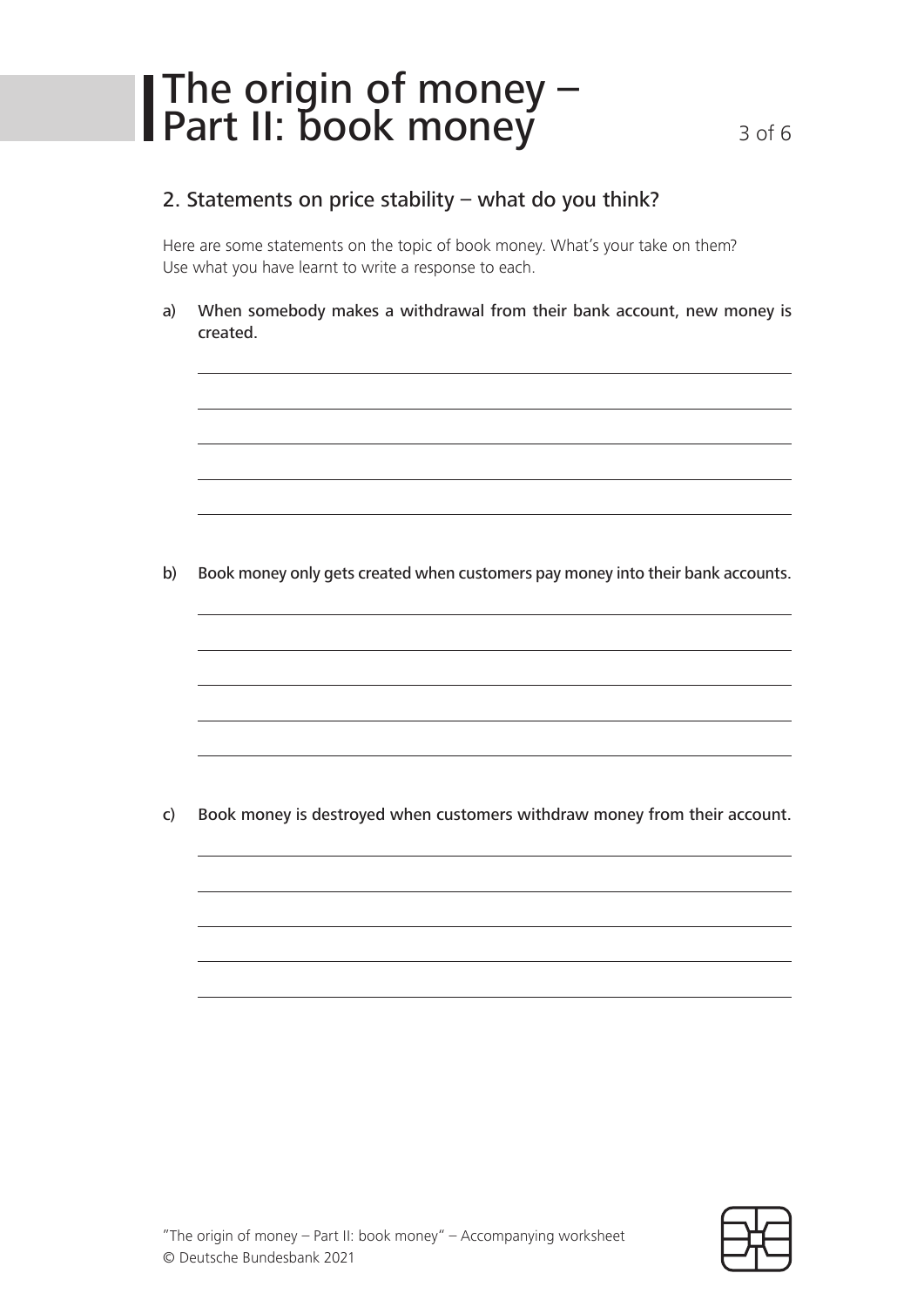# The origin of money – Part II: book money 4 of 6

d) The creation of book money through lending primarily benefits the banks, as the interest payments on loans make them richer.

e) Interest payments on loans are a risk-free source of income for banks.

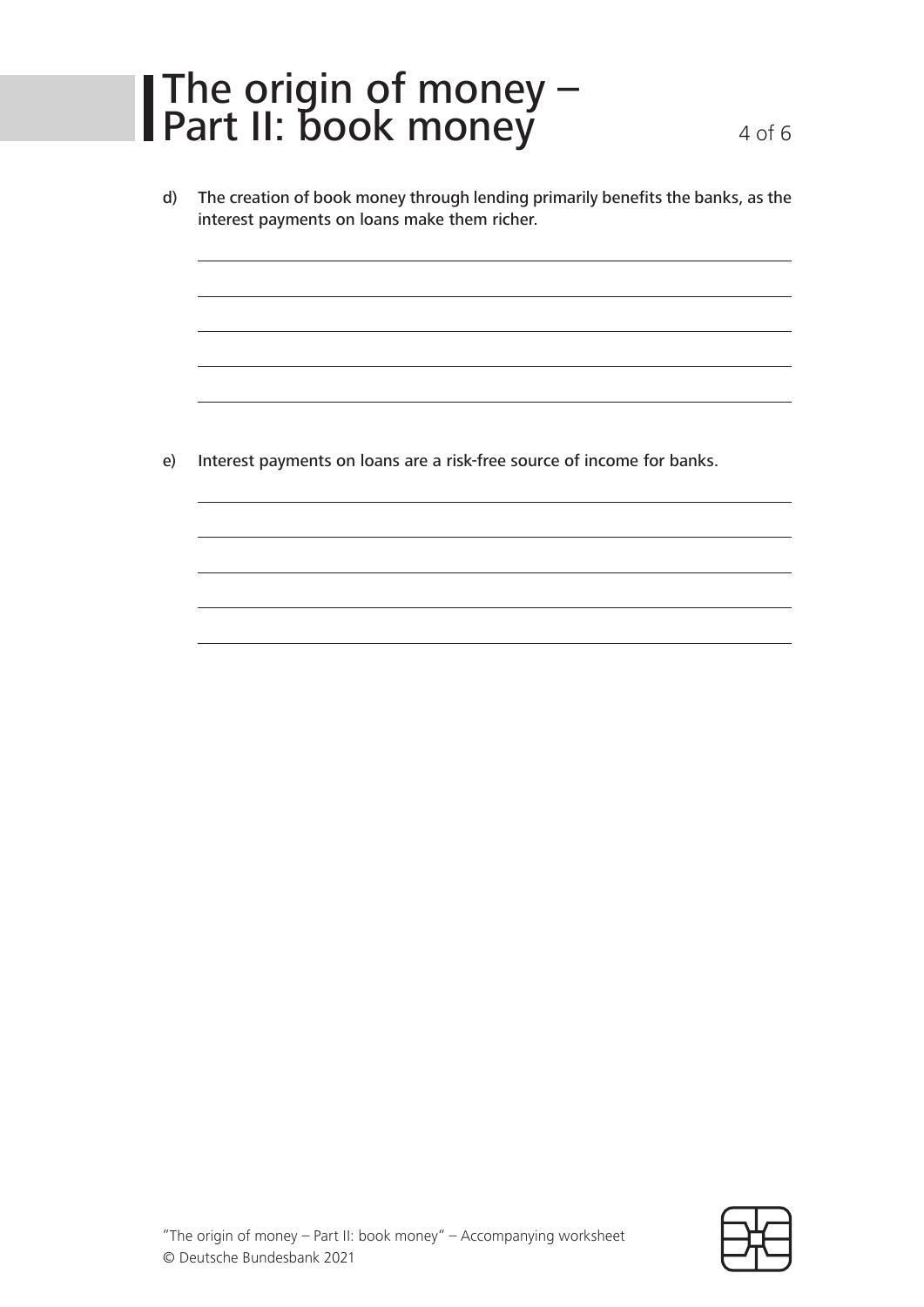# The origin of money – Part II: book money 5 of 6

#### 3. The limits governing the creation of book money

Banks cannot simply create however much book money they like. Explain how the following points each influence lending and, therefore, the creation of book money.

- a) The economy's demand for loans
- b) The cost of interest for borrowers
- c) The cost of interest for banks' refinancing measures

- d) Banking supervision regulations
- e) The monetary policy of the central bank